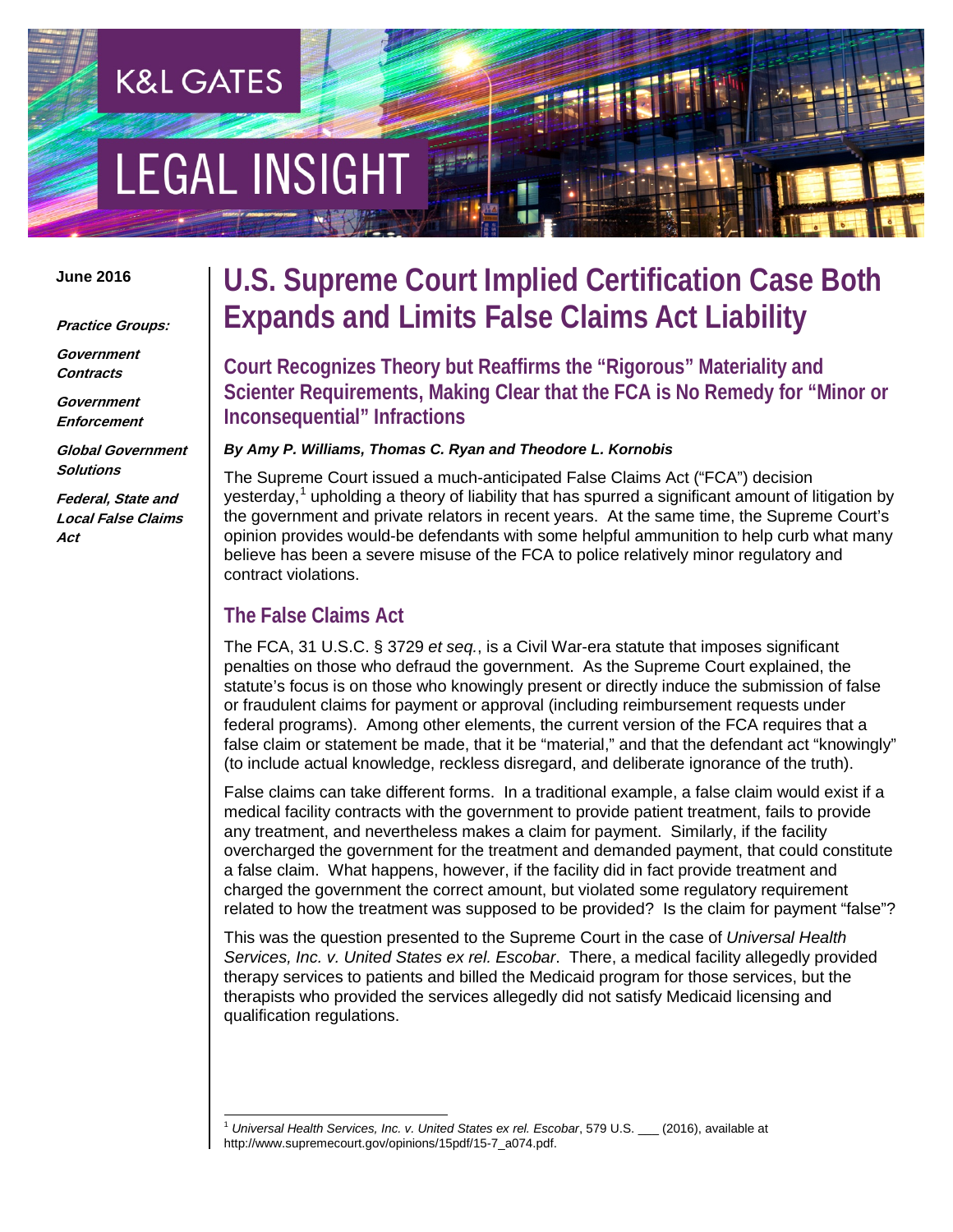### **U.S. Supreme Court Implied Certification Case Both Expands and Limits False Claims Act Liability**

### **Implied Certification Theory**

These types of cases involve what has become known as the "implied certification" theory of liability, under which a person or entity that submits a claim for payment is deemed to impliedly certify its compliance with a host of legal requirements, which could arise from statute, regulation, or contract.

Critics of the implied certification theory point to the sheer magnitude and complexity of laws, regulations, and contract requirements in the modern regulatory state. Any entity that does virtually any type of business with the federal government is bound to face some type of regulation. Does a claim become false, and thus potentially subject to FCA liability—with its attendant treble damages plus civil monetary penalties—when *any* regulation or contractual term is violated?

Over the past several years, the Department of Justice and private plaintiffs seeking to enforce the FCA have used the implied certification theory to pursue conduct in a variety of heavily regulated industries that involve sometimes thousands of rules and requirements, including financial institutions, government contractors, education providers, and health care facilities.

Prior to the Supreme Court's intervention this week, several (but not all) district and appellate courts had recognized the implied certification theory in at least some situations. Of the courts that accepted the theory, many required that the violated statute, regulation, or contractual term be expressly designated as a condition of payment (i.e. that the regulation states that the government would not pay any claims if it were violated).

## **The Supreme Court Upholds the Implied Certification Theory**

In a unanimous decision, the Supreme Court held that the implied certification theory can be a basis for liability under the FCA. Specifically, the Supreme Court explained, "liability can attach when the defendant submits a claim for payment that makes specific representations about the goods or services provided, but knowingly fails to disclose the defendant's noncompliance with a statutory, regulatory, or contractual requirement." Further, the Supreme Court held that an implied certification could arise even if compliance with the statute, regulation, or contract term was not in fact expressly designated as a condition of payment (thus removing a key limiting factor for the theory).

The *Escobar* case effectively settles the debate as to whether implied certifications can *ever* be used to establish falsity in a FCA case, and expands the theory's reach to the jurisdiction that had previously rejected it. However, the Supreme Court's opinion does contain a number of helpful points for potential FCA defendants.

#### **The Opinion Provides Important Limitations on Overaggressive FCA Enforcement**

First, the opinion appears to cabin the theory's definition, stating that implied certifications can be a basis for liability "at least where two conditions are satisfied." The first condition is that the claim must "not merely request payment, but also makes specific representations about the goods or services provided." The second condition is that the defendant's failure to disclose noncompliance must transform the representations into "misleading half-truths,"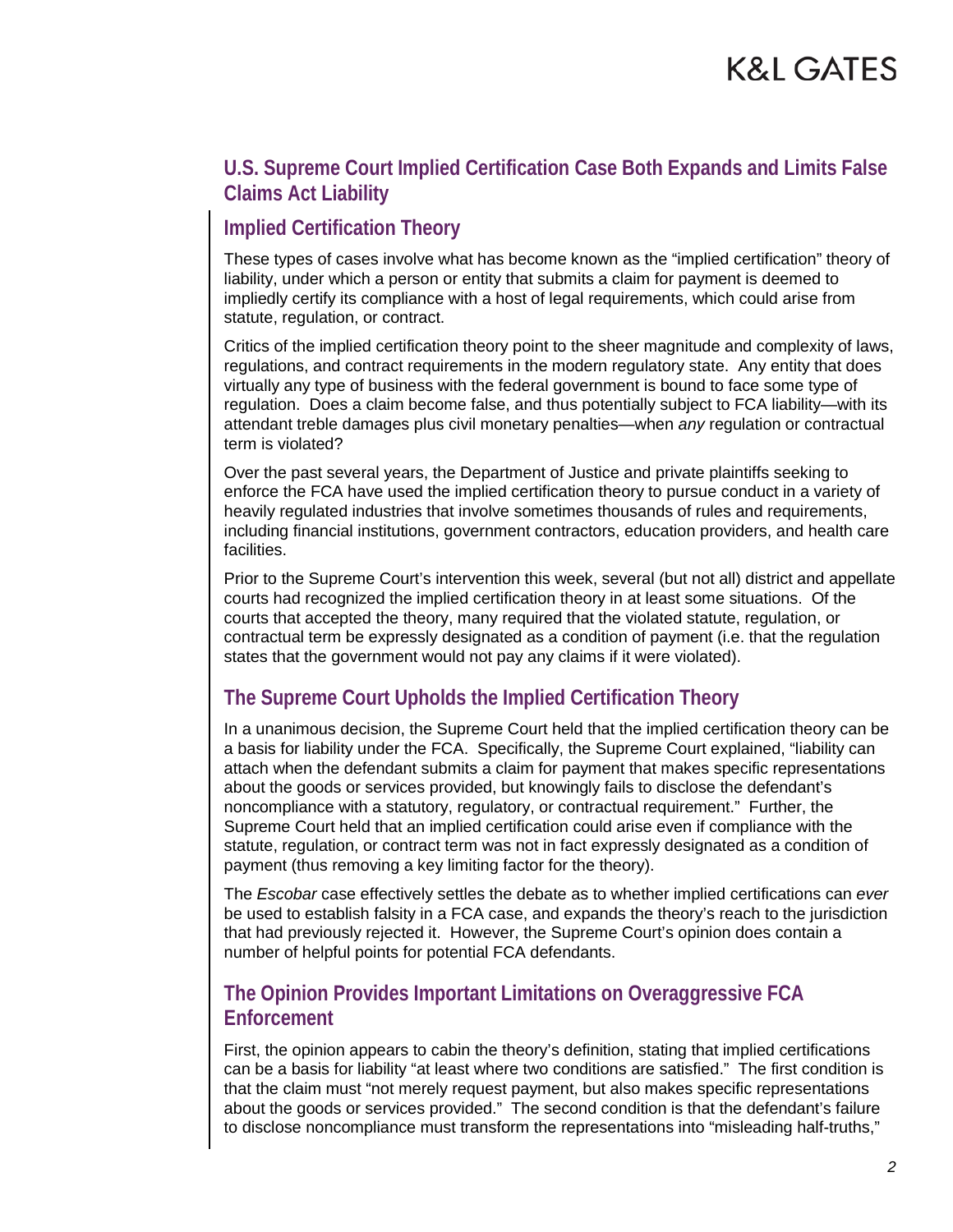### **U.S. Supreme Court Implied Certification Case Both Expands and Limits False Claims Act Liability**

i.e., "representations that state the truth only so far as it goes, while omitting critical qualifying information." The application of these conditions will be heavily litigated in the future. However, it would appear that statutory, regulatory, or contractual violations unrelated to any representations made in a claim for payment would not be "false" and thus could not form the basis of implied certification liability.

Second, the Supreme Court provided substantial explanation as to what it described as the "demanding" materiality standard of the FCA, including:

- The materiality standard helps prevent the FCA from becoming a vehicle to punish "garden-variety breaches of contract or regulatory violations," and is not satisfied where noncompliance is "minor or insubstantial."
- The government cannot create materiality by designating a statutory, regulatory, or contractual requirement as a condition of payment. Moreover, the materiality requirement is not satisfied simply because the government has the *option* to decline to pay the claim if it knew of the noncompliance.
- It would be "strong evidence" against a finding of materiality if the government paid the claim at issue with actual knowledge that the requirements were violated or if the government regularly pays those *types* of claims despite such knowledge (and without signaling any change in position). Conversely, proof of materiality could include evidence that the defendant knows the government consistently refuses to pay claims in analogous cases based on noncompliance with the particular requirement at issue.
- Questions involving materiality (which is a "familiar and rigorous" concept) are appropriate for consideration on a motion to dismiss a complaint (which would be subject to heightened pleading standards for fraud) or at summary judgment.
- Even if materiality were not an express statutory component of the FCA, it would be imposed as part of the statute's common law groundings. This effectively undermines any argument that other fraud subsections of the FCA do not impose a materiality requirement.

Third, the Supreme Court recognized the tremendous amount of complexity involved when dealing with the government today, noting "billing parties are often subject to thousands of complex statutory and regulatory provisions," and imposing FCA liability for violation of every single one of them "would hardly help would-be defendants anticipate and prioritize compliance obligations."

## **Going Forward**

Although the government and relators' bar will likely be cheering the Supreme Court's acceptance and nationwide expansion of the implied certification theory, government contractors and entities that operate in complex regulatory environments also have a good amount to be happy about from the Supreme Court's opinion. The Supreme Court's definition of what could constitute an implied certification and its explanation of what does and does not satisfy the "demanding" materiality requirement may guard against attempts by the Department of Justice or private plaintiffs to use the FCA to "punish[] garden-variety breaches of contract or regulatory violations."